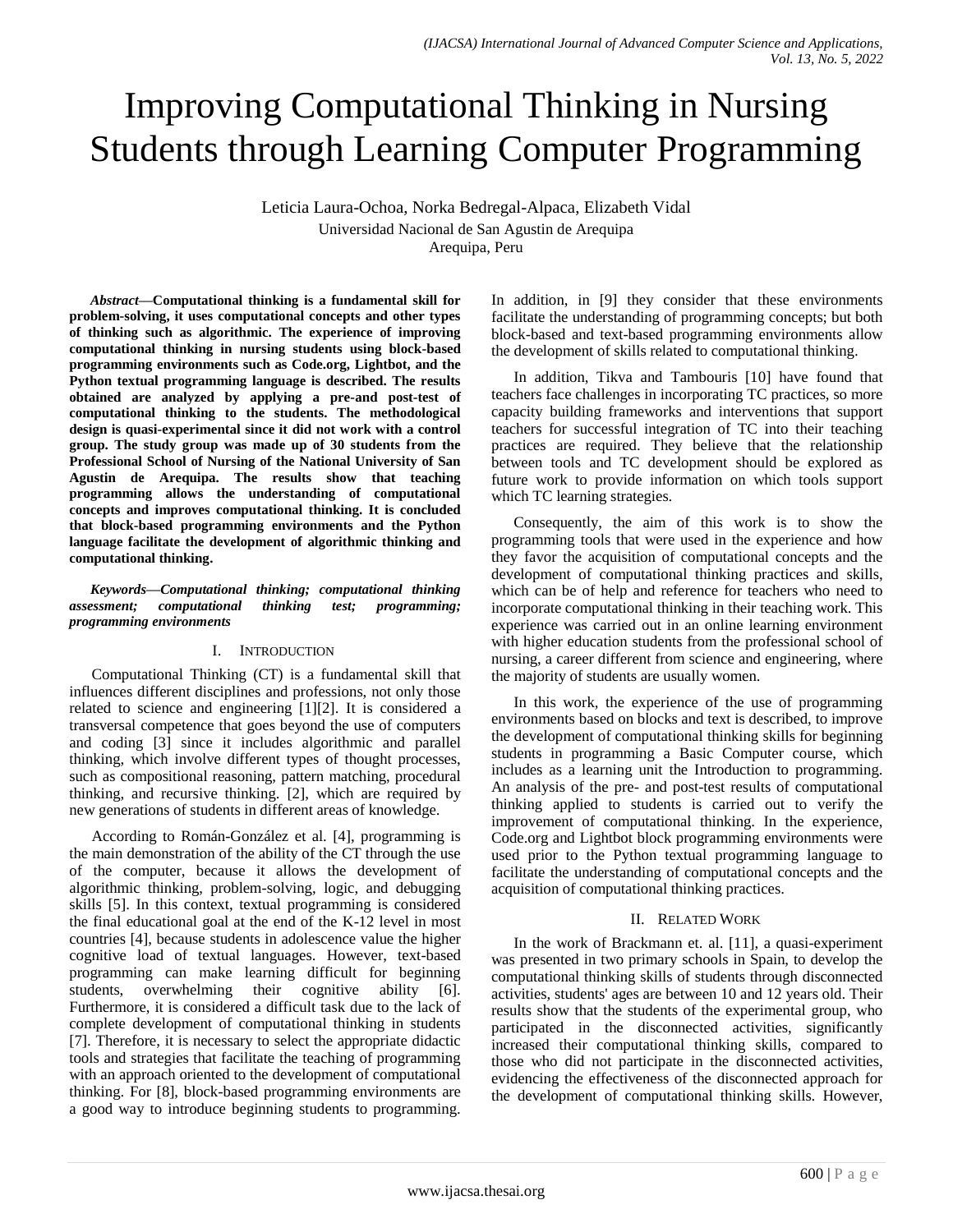they consider that this approach has limitations, and there may come a point where it loses its effectiveness and the use of computing devices is required to further develop these skills.

Vasquez and Luján [12] carried out an evaluation of aptitude level on the development of computational thinking in students of the basic level of secondary school. They identified the need to strengthen skills related to computational thinking such as analysis, algorithm design, and data abstraction, because their average scores did not exceed 50% of the total number of questions evaluated. Likewise, they found that the maturity of the students and the cognitive development according to the academic degree do not establish the level of development of computational thinking skills. Since their cultural environment must also be considered. The authors considered that the results of the computational thinking test can be used to design and develop a computational thinking course that allows strengthening skills that require it. Montes-León et al. [7] describe their experience of the application of computational thinking activities that positively influences the improvement of learning in a course of fundamentals of programming. They carried out an analysis of the results of a pre and post test of computational thinking applied to secondary students divided into control and experimental groups, to evaluate the improvement of computational thinking. The ages of the participating students were between 15 and 16 years old. They also analyzed the results of the evaluation applied in the course. The activities that were carried out in the experimental group were some exercises from the international Bebras contest, mathematical problems, exercises from a university entrance test and mental games.

Laura-Ochoa and Bedregal-Alpaca [13] found that the incorporation of computational thinking practices allowed students to improve their performance on the first Python programming course, where they used support tools such as PSeInt, CodingBat and the turtle graphic library for the development of skills related to computational thinking, conducted an analysis of the grades obtained by the students of the control and experimental group in the midterms and final average of the programming course, where the students of the experimental group showed an improvement in their learning results. As future work, they suggest the application of computational thinking measurement assessments by following a practice-oriented programming teaching approach to computational thinking.

# III. METHODOLOGY

The methodological design used was quasi-experimental, since it did not work with a control group. In the study group, there were 30 students enrolled in the Basic Computer course (groups B and F) of the academic semester 2020-B of the Professional School of Nursing of the National University of San Agustin de Arequipa (Peru).

The Basic Computer Science course at the Professional School of Nursing of the National University of San Agustin de Arequipa - Peru, is given in the second academic semester. It is developed for 17 weeks. It has 4 practice hours a week, lasting 50 minutes each, equivalent to 2 credits.

The students of the experiment were 30 women (100%), who participated in the pre- and post-test of computational thinking, as well as in the development of the third learning unit: Introduction to Programming. This unit is developed during five weeks, with two weekly sessions of 2 hours each.

In the practice hours, the students experimented with the use of visual programming environments: Code.org, Lightbot and Python textual programming language. The method used in the class sessions was expository-participatory.

The computational thinking test developed by Román-González et al. [14] was used to measure the level of development of computational thinking in students. Its test is consistent with other computational thinking tests aimed at middle/high school students [15], it is mainly aimed at Spanish students between 12 and 14 years old (7th and 8th grade of primary school), but it can be used in lower and higher grades. It is aligned with some CT computational concepts defined by Brennan and Resnick [16] and partially aligned with some computational practices.

The students who participated in the experience completed the computational thinking test [14] in the first week of classes on the subject and at the end of the third learning unit: Introduction to programming, accessing an online test through a Google Apps form.

To measure the improvement of computational thinking, a comparison of the scores obtained by the students in the pretest and post-test of computational thinking was made, to check if the activities carried out in the third learning unit: Introduction to Programming allowed the acquisition of computational concepts and development of skills related to computational thinking.

# IV. DESCRIPTION OF THE EXPERIENCE

Block-based visual programming environments (Code.org, Lightbot) and Python programming language were selected for teaching the introduction to programming and development of skills related to computational thinking in the third learning unit of the Basic Computer course taught to students of the nursing professional career in the period 2020-B.

Table I shows the programming topics that were developed using the selected programming environments, where the students learned computational thinking concepts considered in the work of Luo, Antonenko and Davis [17], such as sequential instructions, conditionals, and loops.

Students began learning the block-based visual programming language using Code.org by completing exercises in the "hour of code" tutorials that enabled them to understand concepts of sequential statements, loops, and functions. An example of block programming on Code.org is shown in Fig. 1, where students understood the utility of iterative statements by replacing repetitive blocks of code (left) with loops (right) to draw the geometric figure of the square, in which the students acquired some computational thinking practices such as iteration and abstraction through the identification of repetitive patterns, which allowed them to acquire the ability to reduce unnecessary details and propose new solutions.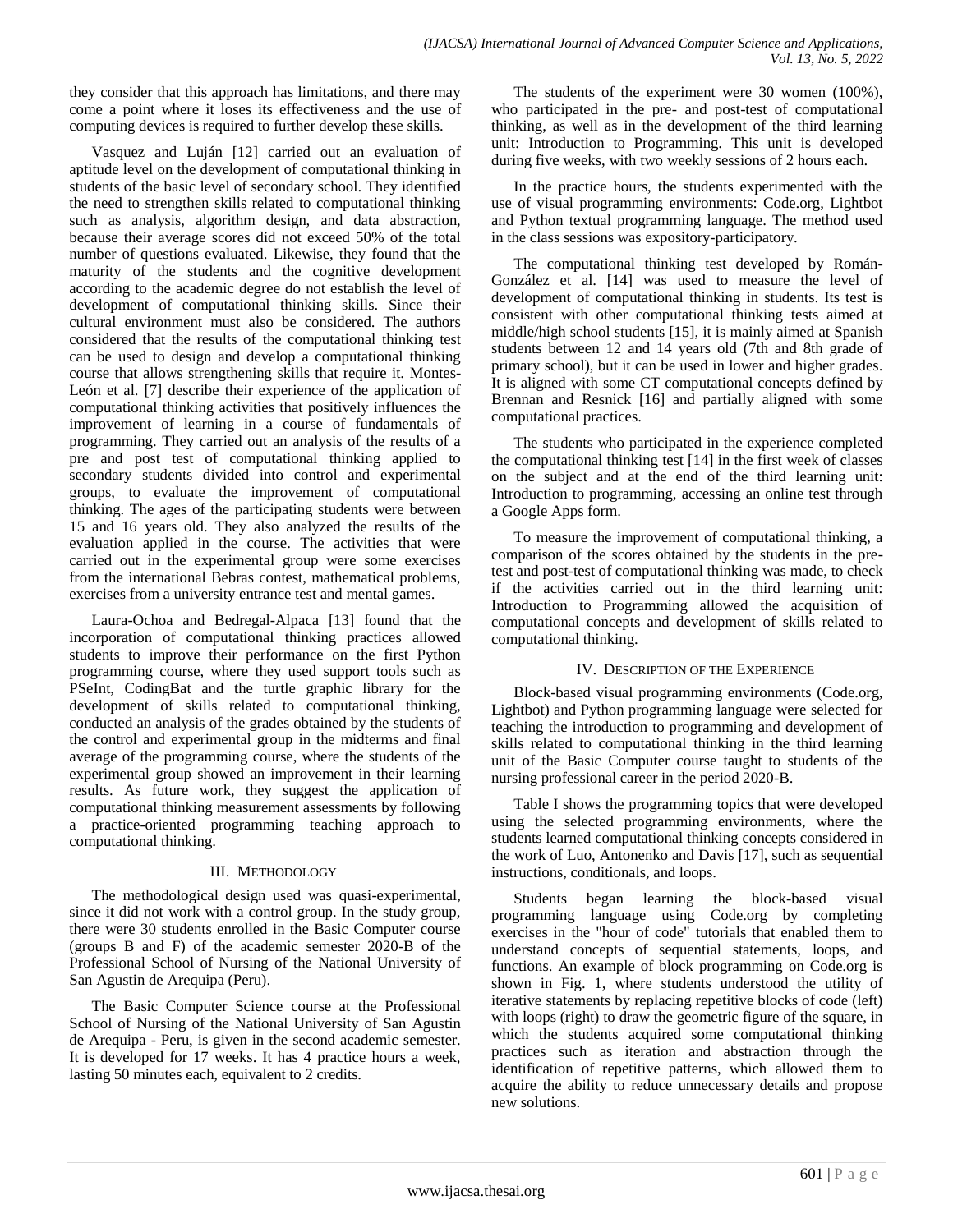TABLE I. PROGRAMMING TOPICS



Fig. 1. Replacing Repetitive Blocks of Code with Loops at Code.org.



Fig. 2. Sequential Instructions with Repeating Patterns.

The Lightbot video game was used to reinforce algorithmic thinking skills in students by thinking in sequence of instructions for problem solving. Fig. 2 shows an example of the Lightbot third level solution using only sequential instructions (move, jump, turn left) in the MAIN METHOD for the robot to move and turn on all blue blocks, which is the objective of the video game, where repetitive patterns such as moving forward and turning on are identified.

In Fig. 3, a second solution for the third level of Lightbot is shown, where students, through generalization (identification of repetitive patterns go forward and turn on), abstraction (reduction of unnecessary details) and decomposition of the program using one of the functions (FUNCT. 1), acquire the ability to find better solutions to the problem and make use of code reuse.

In addition, the students practiced the Lightbot video game from Code.org, where they used recursion to create loops in the PROC1 procedure (Fig. 4).

After experience with the block-based programming environments, the students learned the syntax and semantics of the Python textual programming language using the Google Collaboratory environment for the creation and execution of code, with which they reinforced their understanding of computational concepts, such as sequential statements, conditionals, and loops. Fig. 5 shows some examples of codification of single and double selection structures; but there was also done double selection instructions (nested).



Fig. 3. Program Decomposition and Code Reuse with Functions.



Fig. 4. Looping using Recursive Calls in Lightbot from Code.org.

| M Recibidos - Ilaurao (X   Golab Notebooks - X CO Python-F.ipynb - C X<br>$\div$                                                                                                           | □<br>$\times$                |
|--------------------------------------------------------------------------------------------------------------------------------------------------------------------------------------------|------------------------------|
| ≙ colab.research.google.com/drive/14jmo_oWX245oyJCsKMwTEQJ2t in<br>C<br>→<br>$\widetilde{\varkappa}$                                                                                       |                              |
| ▲ Python-F.ipynb ☆<br>□ Comentario <b>▲&amp;</b> Compartir<br>Archivo Editar Ver Insertar Entorno de ejecución H                                                                           |                              |
| + Código + Texto<br>Conectar $\rightarrow$<br>Щ                                                                                                                                            | $\blacktriangleright$ Editar |
| Estructura de selección simple:<br>Q                                                                                                                                                       |                              |
| num = int(input("Ingrese un número: "))<br>F <sub>1</sub><br>$\{x\}$<br>if $(num < 0)$ :<br>absoluto = $num * (-1)$<br>▭<br>print("El valor absoluto del número: ", num, " es ", absoluto) |                              |
| Ingrese un número: -5<br>El valor absoluto del número: -5 es 5                                                                                                                             |                              |
| Estructura de selección doble:                                                                                                                                                             |                              |
| num = int(input("Ingrese un número: "))<br>if (num % $2 == 0$ ):<br>print("El número: ", num, "es par")<br>else:<br>print("El número: ", num, "es impar")                                  |                              |
| $\leftrightarrow$<br>Ingrese un número: 8<br>El número: 8 es par<br>$\equiv$                                                                                                               |                              |
|                                                                                                                                                                                            | $\times$                     |

Fig. 5. Coding with Single and Double Select Structures using Python.

With the programming environments used in the experience, computational thinking skills are used, such as automation and debugging for the execution of programs and logical analysis for the verification of the results.

Therefore, students acquired computational thinking practices such as abstraction, decomposition, iteration, and debugging.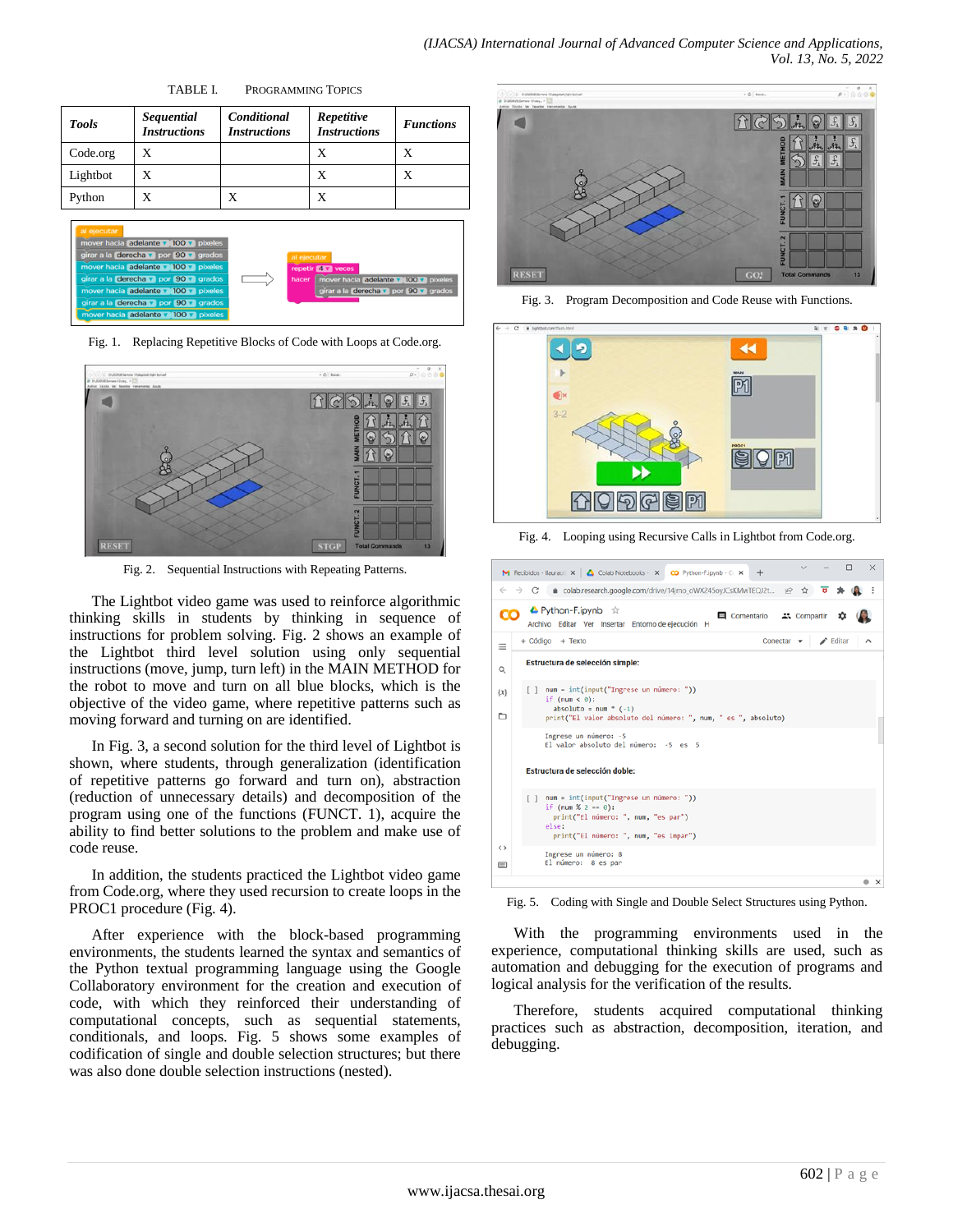#### V. RESULT AND DISCUSSION

The computational thinking test [14] was applied at the beginning of the Basic Computer Science course before taking Unit 3 of Introduction to programming, serving as a pre-test for the evaluation of said unit.

Fig. 6 shows the percentage of correct answers per question in the pre-test. The regression line shows the progressive difficulty of the test. The average correct percentage of the 28 questions was 64.64%.

At the end of the third learning unit, the computational thinking test was applied again [14].

Fig. 7 shows the percentage of correct answers per question in the post-test. The regression line shows an improvement in terms of the progressive difficulty of the pre-test. The average correct percentage of the 28 questions was 80.6%.

Table II shows some descriptive statistical data related to the total scores obtained by the students in the pre and posttest. The total scores are evaluated from 0 to 28.

Fig. 8 and 9 show histograms with the distribution of said total scores, where the improvement in the total, mean, median and mode scores of the post-test are evidenced. In the post-test, the median and mode have the same value of 23.

Fig. 10 shows box plots for the scores obtained through computational thinking pre- and post-test. In the post-test, an atypical value is observed that corresponds to a student who obtained a total score of 15 points. The median, maximum value, minimum value, quartiles are higher in the post-test.

Table III shows the averages of the percentages of correct answers of the questions for the computational concepts that are addressed in the computational thinking test, obtained by the students in the pre and post-test.



Fig. 6. Success Percentage per Question in the Pre-test.



Fig. 7. Success Percentage per Question in the Post-test.

TABLE II. DESCRIPTIVE STATISTICAL DATA OF THE TOTAL SCORES

|                    | Pre-Test | Post-Test |
|--------------------|----------|-----------|
| Minimum            | 11       | 15        |
| Maximum            | 26       | 27        |
| Mean               | 18.1     | 22.567    |
| Median             | 17.5     | 23.0      |
| Mode               | 16       | 23        |
| Standard deviation | 3.791    | 2.885     |



Fig. 8. Histogram with the Distribution of Total Scores (Pre-test).



Fig. 9. Histogram with the Distribution of Total Scores (Post-test).



Fig. 10. Box Plots of the Scores Obtained in the Pre and Post Test.

| TABLE III. | SUCCESS PERCENTAGES FOR COMPUTATIONAL CONCEPTS |
|------------|------------------------------------------------|
|------------|------------------------------------------------|

|                                | Pre-Test $(\% )$ | Post-Test $(\% )$ |
|--------------------------------|------------------|-------------------|
| Basic directions and sequences | 91               | 94                |
| Loops 'Repeat Times'           | 78               | 91                |
| Loops 'Repeat Until'           | 63               | 83                |
| Simple Conditional 'if'        | 59               | 73                |
| Complex conditional 'if/else'  | 60               | 83                |
| While conditional              | 36               | 53                |
| Simple functions               | 66               | 88                |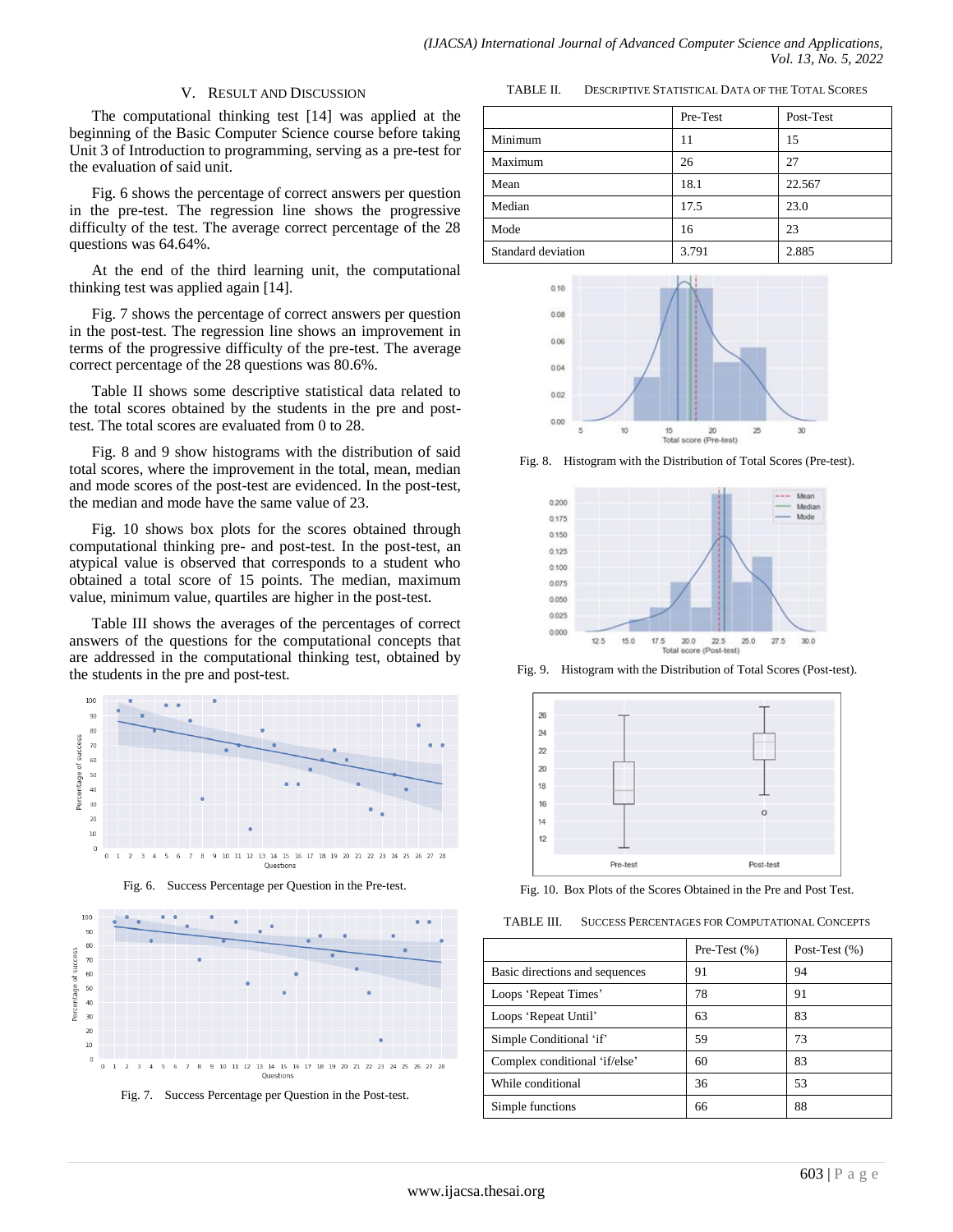

Fig. 11. Success Percentage for Computational Concepts.

Fig. 11 shows that the percentages of success in the post test are higher for each of the computational concepts addressed in the test.

Therefore, it can be affirmed that the performance of the students has improved in the post-test, evidencing an improvement in computational thinking, after the development of the third learning unit, in which the introduction to programming was made using visual programming environments based on Code.org blocks, Lightbot and the Python textual programming language.

According to the experience described, the programming environments used allowed the acquisition of computational practices such as abstraction, decomposition, iteration and debugging, which correspond to the computational thinking practices defined by Brennan and Resnick [16] and adapted in the work of Luo, Antonenko and Davis [17]. In addition, students developed skills such as algorithmic thinking, generalization, automation, and debugging, which are part of the computational thinking skills identified in five featured articles in the work of [18]. It was achieved that students had a means to acquire methodological tools, deepen knowledge, and cultivate skills [19].

We agree with a previous work [20] that learning textbased programming is important for the development and professional performance of students, because in addition to reinforcing concepts and practices of computational thinking, they can expand their learning for the creation of applications, analysis or visualization of data.

In programming courses aimed at beginners, we consider it important to carry out activities related to computational thinking at the beginning of the course to improve their learning, where visual programming environments based on blocks can be used. Likewise, in [8] they consider block-based programming environments a good way to introduce beginning students to programming.

Likewise, we agree with Zapata-Cáceres et al. [21], in that computational thinking is not limited only to the activities of computer scientists; it is applied in daily life and in different areas of knowledge, so it is a necessary skill to adapt to the future.

## VI. CONCLUSION

This article has presented the experience of developing computational thinking skills through a block and text-based programming activities to improve students' computational thinking. We examined the total scores obtained by the students in the pre-test and post-test, there is evidence of an improvement in the scores in the post-test with the programming environments used in the learning unit of introductory programming, which indicates the effectiveness of programming for understanding computational concepts addressed in the test. We concluded that the visual programming environments based on blocks in combination with the textual programming language using Python allow the student to acquire computational concepts and computational thinking practices such as abstraction, decomposition, iteration, and debugging in introductory programming courses directed mainly to beginning students of non-computer related careers.

#### ACKNOWLEDGMENT

The authors' thanks are expressed to the National University of San Agustin de Arequipa for the support received in the realization of the proposal and the results are expected to benefit the institution.

#### **REFERENCES**

- [1] J. M. Wing, "Computational thinking," Communications of the ACM, vol. 49, no. 3, pp. 33-35, 2006.
- [2] J. M. Wing, "Computational thinking: What and why. The Link," News from the School of Computer Science at Carnegie Mellon University, 2011.
- [3] J. Acevedo-Borrega, J. Valverde-Berrocoso and M. D. C. Garrido-Arroyo, "Computational Thinking and Educational Technology: A Scoping Review of the Literature," Education Sciences, vol. 12, no. 1, pp. 39, 2022.
- [4] M. Román-González, J. C. Pérez-González, J. Moreno-León and G. Robles, "Can computational talent be detected? Predictive validity of the Computational Thinking Test," International Journal of Child-Computer Interaction, vol. 18, pp. 47-58, 2018.
- [5] F. Buitrago Flórez, R. Casallas, M. Hernández, A. Reyes, S. Restrepo and G. Danies, "Changing a generation"s way of thinking: Teaching computational thinking through programming," Review of Educational Research, vol. 87, no. 4, pp. 834-860, 2017.
- [6] C. Chen, P. Haduong, K. Brennan, G. Sonnert and P. Sadler, "The effects of first programming language on college students' computing attitude and achievement: a comparison of graphical and textual languages," Computer Science Education, vol. 29, no. 1, pp. 23-48, 2019.
- [7] H. Montes-León, R. Hijón-Neira, D. Pérez-Marín and S. R. Montes-León, "Mejora del Pensamiento Computacional en Estudiantes de Secundaria con Tareas Unplugged," Education in the knowledge society (EKS), no. 21, pp. 24, 2020.
- [8] Z. Xu, A. D. Ritzhaupt, F. Tian and K. Umapathy, "Block-based versus text-based programming environments on novice student learning outcomes: a meta-analysis study," Computer Science Education, vol. 29, no. 2-3, pp. 177-204, 2019.
- [9] L. Laura-Ochoa and N. Bedregal-Alpaca, "Análisis de entornos de programación para el desarrollo de habilidades del pensamiento computacional y enseñanza de programación a principiantes," Revista Ibérica de Sistemas e Tecnologias de Informaçao, no. E43, pp. 533-548, 2021.
- [10] C. Tikva and E. Tambouris, "Mapping computational thinking through programming in K-12 education: A conceptual model based on a systematic literature Review," Computers & Education, vol. 162, pp. 104083, 2021.
- [11] C. P. Brackmann, M. Román-González, G. Robles, J. Moreno-León, A. Casali and D. Barone, "Development of computational thinking skills through unplugged activities in primary school," in Proceedings of the 12th workshop on primary and secondary computing education, pp. 65- 72, 2017.